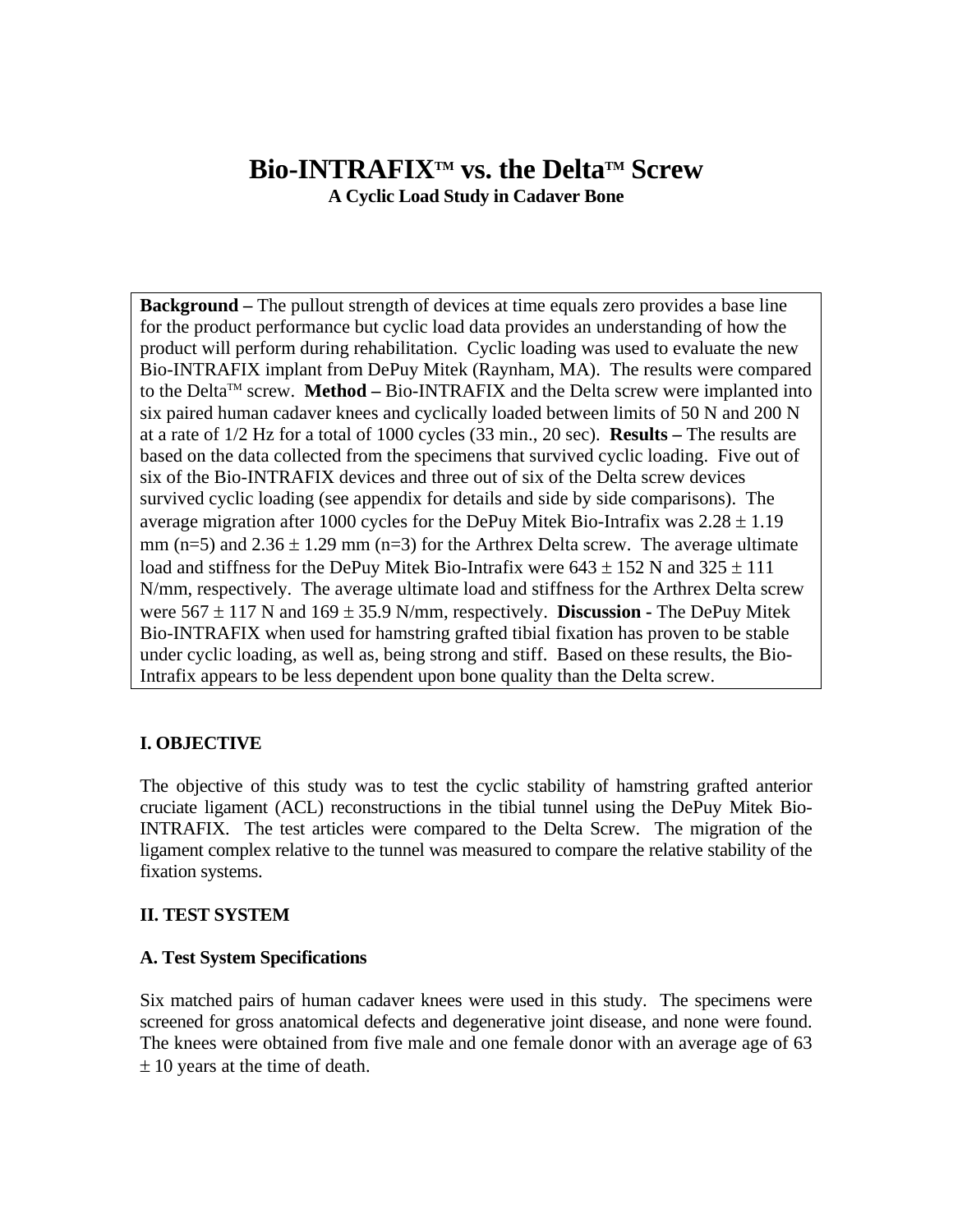Six matched pair of knees were used in this study. A tibia and hamstring graft were harvested from each knee. The right or left knee was chosen at random and reconstructed with the DePuy Mitek Bio-INTRAFIX. The contralateral knee was reconstructed with the Delta Screw. Both devices were inserted as per the manufacturer's recommended procedure.

To avoid errors in graft migration measurement due to potential slippage between the graft tissue and the clamp, a video motion analysis system (DMAS, Spica Technology Corp, Maui, HI) was used to assess relative motion of the graft with respect to the tunnel lip. Contrast markers were attached to the bone at the exit of the graft tunnel, and to the soft tissue portion of the graft near its exit from the graft tunnel before placing the graft-anchorbone complex into the materials test machine for testing. These markers formed a gage length for video measurement of displacement during the cyclic tensile testing.

# **B. Mechanical Testing**

Specimens were mounted in custom fixtures to the materials test machine such that the applied force to the specimen was along the long axis of the graft. Using a highmagnification lens, a video camera (Pulnix TM-1040, 1024x1024x30 fps, Sunnyvale, CA) was focused on the contrast markers attached to the soft tissue graft and bone. The size of the markers in the video window was maximized to achieve the best accuracy and resolution for the video-based length measurements. A reference length was filmed in the same focal plane as the graft and bone markers to allow determination of physical lengths between the markers using the video motion analysis system. The graft-anchor-bone complex was cyclically loaded between limits of 50 N and 200 N at a rate of 1/2 Hz for a total of 1000 cycles (33 min., 20 sec). Load-elongation data was collected continuously until the graftanchor-bone complex failed or 1000 cycles was reached. Analog load and displacement signals from the materials test machine were acquired on a personal computer using a National Instruments A/D board and LabView software at 25 Hz.

If the graft-anchor-bone complex did not fail during cyclic testing, tensile testing to failure was performed. A 10 N preload was put on the graft along the axis of the tunnel followed by continuous displacement at a rate of 8.5 mm/sec (20 in/min) until the complete failure of the graft occurred. Experimental notes and details including ultimate load and failure mode were recorded manually on a data sheet. During all testing, the graft and bone were kept moist with saline.

# **C. Data Analysis**

The DMAS motion analysis software was used to determine the distance between the bone and soft tissue markers at the peak (200 N) of load application at the thousandth cycle. From this measurement and the initial measurement of distance between the markers at the start of the test, the migration of the graft with respect to the bone (in millimeters) was determined. The average migration after 1000 cycles, load to failure, and stiffness were calculated for both devices.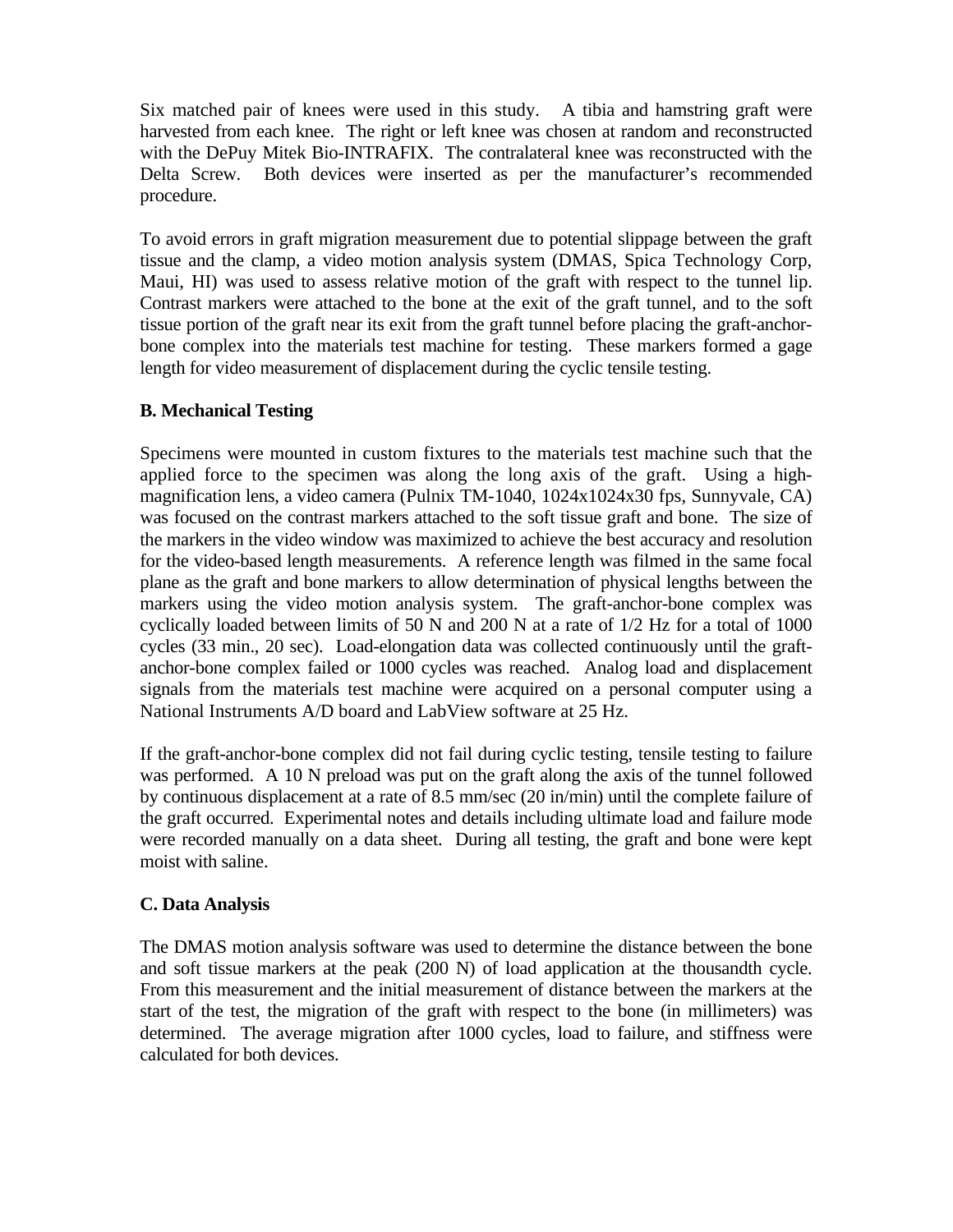# **VII. RESULTS**

The average migration after 1000 cycles  $(n = 5)$  for the DePuy Mitek Bio-INTRAFIX was  $2.28 \pm 1.19$  mm (See Table 2, below). One Bio-INTRAFIX sample failed at 645 cycles. The matched pair, fixed with the Delta Screw failed at 454 cycles. The average migration after 1000 cycles ( $n = 3$ ) for the Arthrex Delta screw was  $2.36 \pm 1.29$  mm. Three of the Arthrex Delta screw samples failed before 1000 cycles (avg. of  $572 \pm 173$  cycles). The average ultimate load and stiffness for the DePuy Mitek Bio-INTRAFIX were  $643 \pm 152$  N and  $325 \pm 111$  N/mm, respectively. The average ultimate load and stiffness for the Arthrex Delta screw were  $567 \pm 117$  N and  $169 \pm 35.9$  N/mm, respectively. All of the DePuy Mitek and Arthrex samples, regardless of whether they failed during cyclic testing or ultimate load testing, failed due to the graft slipping past the device (See Appendix A).

# **Table 2. Average Migration, Ultimate Load and Stiffness for the DePuy Mitek Bio-INTRAFIX and Arthrex Delta Screw When Used For Hamstring Grafted Fixation Within the Tibia.**

| <b>PROCEDURE</b>    | # of knees that<br>survived<br>cyclic loading | <b>MIGRATION</b><br><b>AFTER 1000</b><br><b>CYCLES</b> (mm) | <b>IILTIMATE</b><br>LOAD(N) | <b>STIFFNESS</b><br>(N/mm) |
|---------------------|-----------------------------------------------|-------------------------------------------------------------|-----------------------------|----------------------------|
| <b>Bio-INTRAFIX</b> | 5/6                                           | $2.28 \pm 1.19$                                             | $643 \pm 152$               | $325 \pm 111$              |
| Delta Screw         | 3/6                                           | $2.36 \pm 1.29$                                             | $567 \pm 117$               | $169 \pm 35.9$             |

# **VIII. CONCLUSIONS**

The DePuy Mitek Bio-INTRAFIX when used for hamstring grafted tibial fixation has proven to be stable under cyclic loading, as well as, being strong and stiff. Based on these results, Bio-INTRAFIX appears to be less dependent upon bone quality than the Delta screw. The one Bio-INTRAFIX sample that failed during cyclic testing was from a donor (04-02004) with very poor bone density. In a clinical situation this patient would have never been a candidate for ACL surgery. It is also worth noting that the Bio-INTRAFIX sample lasted 30% longer during the cyclic testing than the contralateral Delta screw sample.

The stiffness results for the DePuy Mitek Bio-INTRAFIX are the best seen by a tibial device in this lab. In general, the stiffness results are comparable to metal cross pins in the femoral tunnel. Although no actual measurements were taken, visually it appeared that there was no movement of the Bio-INTRAFIX sheath up the tibial tunnel during cyclic or ultimate load testing. This was even true for the sample that failed during the cyclic testing. In contrast, although the Delta screws were left flush with the cortex during the surgery they were usually slightly recessed after testing. The cortical fixation of the Bio-INTRAFIX is most likely a large contributor to its superior stiffness. The stiffness values for both devices are also probably somewhat elevated due to the graft drying during the course of the testing. Although all grafts were sprayed regularly with saline during testing, some drying was evident.